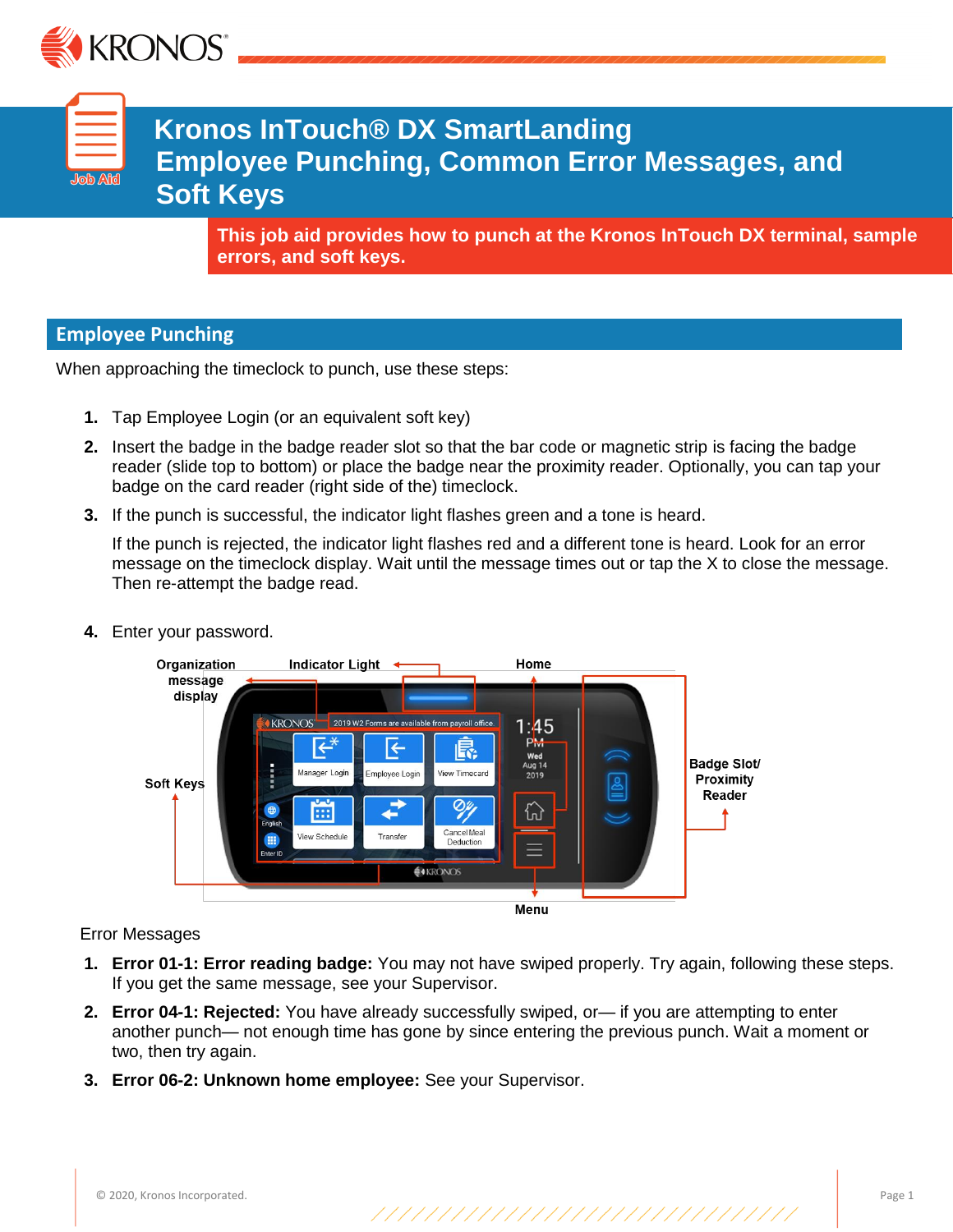

# **How to use Soft Keys**

Depending on how your timeclock is set up, you may be able to view information (such as your vacation balance) or perform transactions (such as a department transfer) using Soft Keys.

To use a Soft Key, perform the following:

- **1.** On the screen, tap the soft key that you want to use. What happens next depends on the soft key. You may be prompted to enter or accept information.
- **2.** To enter information, follow the instructions on the InTouch screen. To accept information, tap Enter. To enter your badge, swipe your badge through the badge reader or place it near the proximity reader.

### **Community Profile**

The InTouch DX offers two home page options: Community profile and Individual profile. An InTouch DX that is configured with a Community profile displays a home page that is not employee-specific. You must enter your credentials for each transaction performed at the timeclock.



### **Individual Profile**

An InTouch DX timeclock can also be configured with an Individual profile, which provides one or more home employees with a personal home page and may contain the employee's picture and a set of configurable soft keys.

You enter your credentials once, and can then perform many transactions. You can also access your personal home page from an InTouch DX that is configured with a Community profile, by tapping the **Employee Login** soft key (see above), and entering your credentials.